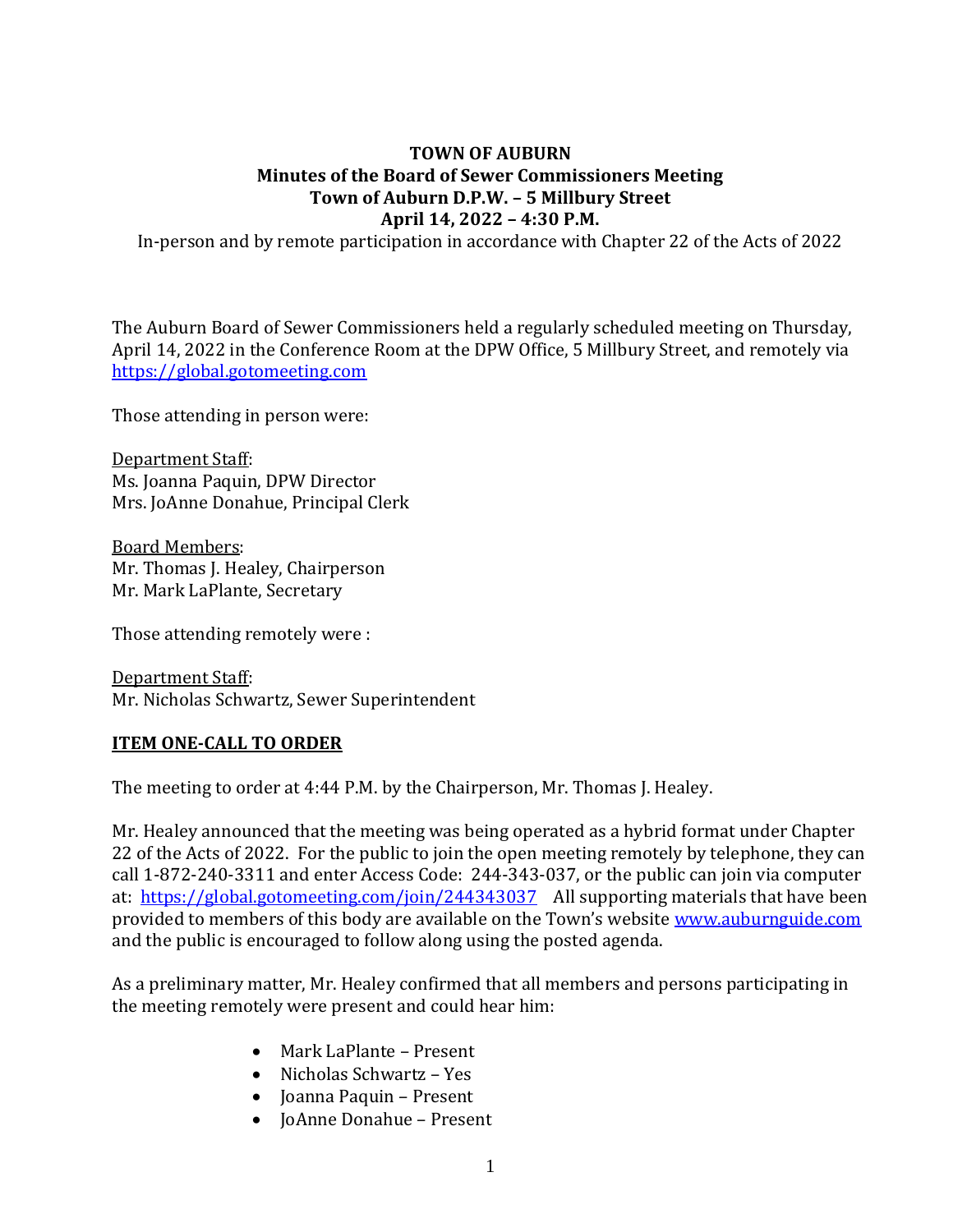Mr. Healey stated that all votes to be taken will be conducted by roll call vote and that the meeting was being recorded by global.gotomeeting.com

# **ITEM TWO –APPROVAL OF MINUTES**

A. March 2, 2022 Regular Meeting Minutes: The Board reviewed the minutes of the March 2, 2022 Regular meeting. Mr. LaPlante motioned to approve the minutes of the March 2, 2022 regular meeting. Mr. Healey seconded - *Roll call vote: Mr. LaPlante, Yes; Mr. Healey, Yes – motion passed 2-0.*

# **ITEM THREE– NEW BUSINESS**

A. Sewer Division Open Positions: Mr. Schwartz informed the Board that the two open positions for Operations Foreman and Sewer Mechanic had just been posted externally and they are awaiting applications.

B. Fiscal Year 2021 Sewer Use Abatement Applications: The Board reviewed the Fiscal Year 2021 Sewer Use Abatement Application for 17 Springbrook Road and supporting documents which had been filed as a result of an underground water leak from 11/20/2020 through 2/5/2022. After a brief discussion, Mr. LaPlante motioned to abate fiscal year 2021 sewer use bill for 17 Springbrook Road to the 4-year average of 19,625 cubic feet. Mr. Healey seconded. *Roll call vote: Mr. LaPlante, Yes; Mr. Healey, Yes - motion passed 2-0.* 

C. Drainlayer License Applications: The Board reviewed the new drainlayer license application and supporting documents from Despres Landscape & Excavation of Westminster, MA. Mr. LaPlante motioned to recommend issuance of a drainlayer license by the Board of Selectmen to Despres Landscape & Excavation of Westminster, MA. Mr. Healey seconded. *Roll call vote: Mr. LaPlante, Yes; Mr. Healey, Yes – motion passed 2-0.*

The Board reviewed the new drainlayer license application and supporting documents from East Street Excavation Inc. of North Grafton, MA. Mr. LaPlante motioned to recommend issuance of a drainlayer license by the Board of Selectmen to East Street Excavation Inc. of North Grafton, MA. Mr. Healey seconded. *Roll call vote: Mr. LaPlante, Yes; Mr. Healey, Yes – motion passed 2-0.*

## **ITEM FOUR – I & I SEWER REHABILITATION**

A. Sewer System Evaluation Study – Ms. Paquin informed the Board that National Water Main Cleaning Company had started doing the cctv inspections and cleaning of the sewer lines on Monday, April 11th. Mr. Schwartz mentioned that they would be working in three different sub-areas for six to eight weeks for the cctv inspections and cleaning, followed by the smoke testing later in the summer. They will then need to review the results of the inspections and the recommendations for future sewer line repair work from Environmental Partners Group. Future capital projects would likely be needed to address any deficiencies identified in the sewer system.

## **ITEM FIVE - UPPER BLACKSTONE CLEAN WATER**

A. Ms. Paquin stated that things had quieted down with the weather, but the COVID monitoring indicated a recent uptick in the levels. Mr. LaPlante asked about the status of the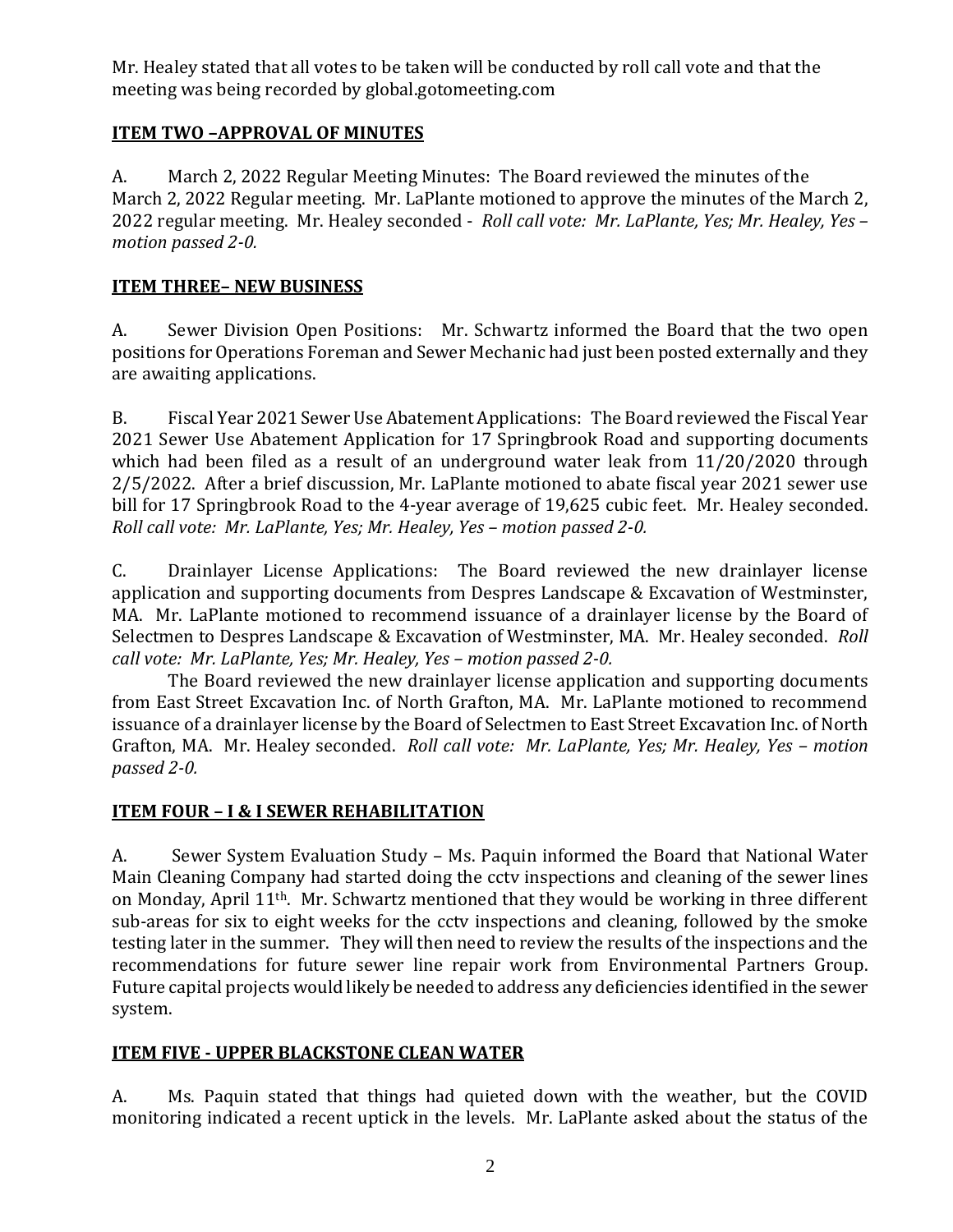federally mandated upgrades and repairs. Ms. Paquin stated that they were looking to incorporate any upgrades within the City of Worcester's Integrated Plan.

# **ITEM SIX - REVIEW OF BILL SCHEDULES**

A. The Board reviewed the Sewer Division Bill Schedules for Fiscal Year 2022 which had been processed since the last meeting on March 2, 2022.

## **ITEM SEVEN - NEW SEWER CONNECTIONS**

A. The Board reviewed the updated list of new sewer connections.

# **ITEM EIGHT – SEWER DIVISION/D.P.W. WORK LOG**

A. The Board reviewed the DPW Work Log that Mr. Schwartz had prepared which included the work done by Sewer Division employees for the Highway Division, and the work done by the Sewer Division Employees for the Highway Division through April 4, 2022. The Board briefly discussed the increase in the work that the Highway Division has been doing for the Sewer Division due to the shortage of Sewer Division employees, and also how the cost of equipment/labor is calculated for each Division.

# **ITEM NINE - BUDGET REVIEW**

A. The Board reviewed copies of the monthly operating budget reports prepared by Mr. Schwartz.

## **ITEM TEN – CAPITAL PLANNING**

A. Pinrock Pump Station Bypass Force Main: Mr. Schwartz informed the Board that the 20-inch ductile iron force main has been installed along most of Rose Lane, and the contractor is getting ready to cross Route 20 towards the easement at Upper Blackstone where they will do the tie in to the existing force main. He stated that there may be a gap in the work due to material procurement issues. They will also be working with the engineer on a long-term maintenance plan for the redundant force main to keep the bypass line operable. The Board agreed that they need to have a long-term operation and maintenance plan in place.

## **ITEM ELEVEN – OLD BUSINESS**

A. I&I Fees: Mr. Healey stated that he wanted to table this item until they have a meeting with all three Board members present. Mr. Schwartz expressed his concern that the issue needs to be addressed due to funding concerns, particularly for funding the SSES program annually going forward, and funding the potential upcoming sewer rehabilitation projects identified from the SSES work. Mr. Schwartz also indicated that the sewer rates and connection fees should be reviewed in conjunction with the I&I fees to address these future funding concerns.

# **ITEM TWELVE – DATE OF NEXT MEETING**

A. The next meeting was tentatively scheduled for Thursday, May 19, 2022 at 4:30 p.m.